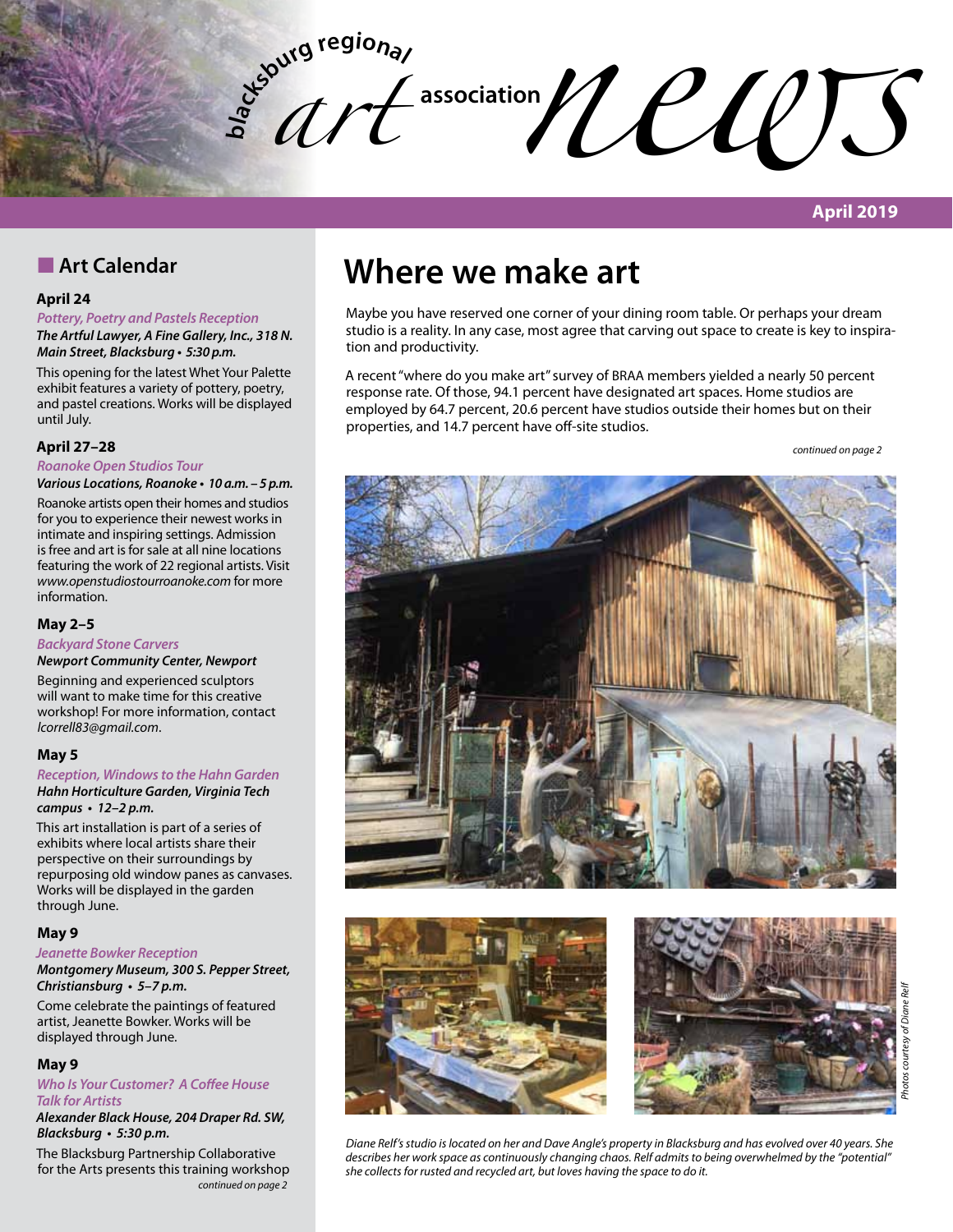# ■ **Calendar** *continued from page 1*

for area artists. Amanda Forrester with the Regional Small Business Development Center is the presenter with networking to follow. Email *info@blacksburgpartnership. org* by **May 3** if you plan to attend this free workshop.

### **May 9–11**

### **Draw Your Way to Better Paintings with**  *Robin Poteet*

### **St. Paul Methodist Church Annex, 220 W.**  *Main St., Christiansburg*

The Montgomery Museum is once again bringing this talented artist and teacher to Christiansburg. Drawing demos, exercises, experimentation and watercolor techniques will be featured. Students may work in watercolor or acrylics. The fee is \$175 per person; register by calling the museum at 540-382-5644.

### **May 10** and **June 14**

*BRAA Monthly Lunch and Art Spot* **Bull and Bones, First and Main, Blacksburg • 11:30 a.m. – 1:30 p.m.**

Join your fellow members for lunch, hear the featured speaker's Art Spot, and share news about the latest art happenings.

### **May 23**

# *Opening Reception, Radford City Fine*

#### *Arts Show*

**Radford University Art Museum, 214 Tyler Ave., Radford • 10 a.m. – 5 p.m.**

Come view the array of juried art in this annual show. Works will be displayed until June 21.

### **June 1–2**

### *Sidewalk Art Show*

**Downtown Roanoke • 10 a.m. – 5 p.m.**

Sponsored by the Taubman Museum, this annual event in the downtown market area features original paintings, photography, fine craft and sculpture.

### **June 7**

### **Artemis Reception**

**Taubman Museum of Art, Roanoke • 6:30 p.m.**

Join the celebration for the 2019 Artemis journal. The publication is supported by the Roanoke Arts Commission and The Taubman Museum of Art.

### **June 13**

### *Opening Reception, New River Art Juried Biennial Exhibition*

### **Moss Arts Center, Virginia Tech • 5–7 p.m.**

Be among the first to view the exhibition of nearly 70 works and hear the presentation of awards. The art will be displayed until August 3.

# **Where we make art** *continued from page 1*

Convenience was cited as the most popular response to what members like about their current workspaces. As it goes, some with home studios cited a desire for offsite space so they could have fewer distractions and more interactions with others … and some with off site studios longed for the convenience of home.

Many respondents thought studios outside their homes but on their properties would offer the best of both worlds with distraction-free convenience.

The most desired change was for more space — even from an artist with a 1200 sq. ft. studio!

Other jobs and family and home responsibilities were most cited as barriers to spending more time in our studios. Others admit that self-inflicted distractions and procrastination keeps them from forging ahead.

While there's no arguing that having a dedicated space to work is inspirational, it doesn't guarantee productivity. Regardless of our personal situations, artists who are motivated will likely find some sacred spaces and time to spend with our muses. Now go make art!



*Joanna Sunshine's home studio not only provides space for her weaving but offers a stunning view as well. Phil Ramsey's spacious, well-lit studio in the Newport Community Center allows him to focus on work such as* 

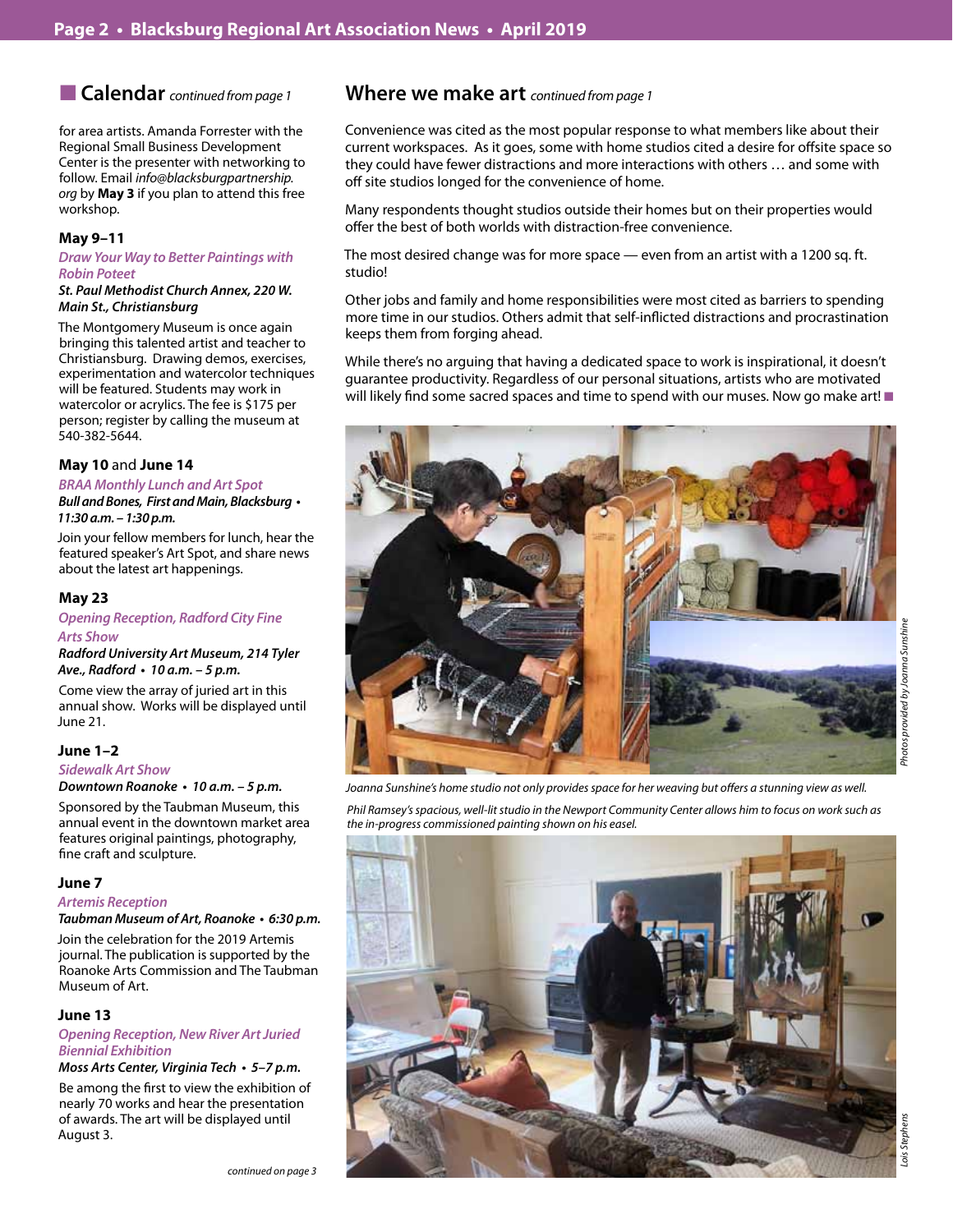

*BRAA members recently took part in the Words and Picture night at Falling Branch Elementary so students could meet and view artists at work. Matt Gentry, Teri Hoover, Ruth Lefko and Gerri Young participated in the event.*

# **N** Welcome New Members

BRAA has received the following new memberships: **Thomas Jenssen**, **Mary Ollendick,** and **Kay Tisdale**. Welcome!

# n **Kudos**

Congratulations to BRAA member **Shaun Whiteside** who was awarded best in show at the April 5 opening of the 2019



*Autoportrait (acrylic, 44 x 45") by Shaun Whiteside*

National Juried Art Exhibition at the Academy Center of the Arts in Lynchburg. The award was for his acrylic body of work, Autoportrait and Fascism I.



■ Calendar *continued from page 2* 

### **June 28**

### *Opening Reception, BRAA* **Theme Show Radford University Art Gallery, 214 Tyler Ave.**

**• 5–7 p.m.** 

Come view BRAA member's interpretation of this year's theme, Slice of Life. Works will be displayed until Aug. 14. For more information, contact *robisallee@hotmail.com* or visit the calendar of events tab at *www.blacksburgart.org*.

### **July 12–14**

*Quilting Workshop*

### **Warm Hearth Village Center, Blacksburg**

Paula Golden, internationally recognized fabric artist, will be teaching this workshop. Contact *charlotteychan@gmail.com* to express your interest in attending.

### **July 20**

### *Art and Breakfast at the Market*

**Draper Road, Blacksburg • 9 a.m. – 2 p.m.** 

Have breakfast, listen to music, and stroll this sidewalk exposition of unique works where you'll find paintings, collages, photography, sculpture, and more.

### **September 27–29**

*Yupo Workshop*

### **Warm Hearth Village Center, Blacksburg**

Popular water media artist Jesi Pace Berkeley will lead this workshop on how to create exciting effects on Yupo paper. Watch for more information or contact *charlotteychan@gmail.com* to express your interest in attending.

### **October 3–5**

**Tri–State Sculptors Conference** *Radford University's Selu Conservancy*

*Fascism I (acrylic, 48 x 36") by Shaun Whiteside ~ Albert Schweitzer* tion, contact *larrybechtel@rocketmail.com*. This conference features workshops, informational sessions, and demonstrations of such arts/crafts as blacksmithing and glass blowing at the Art Annex. For more informa-

# **Now Showing**

**April 15 – July 15** (except where indicated otherwise)

**David Angle**, Brown Insurance, Blacksburg

**Patricia Bevan**, Pointe West Management, Blacksburg

**Patricia Bolton,** Long and Foster, Blacksburg

**Jeanette Bowker**, Montgomery Museum, Christiansburg (May–June)

**Marie Collier**, Bluefield College, Bluefield, Virginia (May–August)

**Judy Crowgey**, First Bank & Trust, Christiansburg

**Susan Hensley**, Virginia Tech Women's Center

**Teri Hoover**, Shaheen Law Firm, Blacksburg

**Delbert Jones**, Blacksburg Transit

**Johanna Jones**, See Mark Optical, Blacksburg

**Darcy Meeker**, Alexander Black House & Cultural Center, Blacksburg (thru June 10)

**David Pearce**, Zeppoli's, Blacksburg

**Diane Relf**, Glade Church, Blacksburg

**Linda Weatherly Shroyer**, Blue Ridge Cancer Care, Blacksburg

**Karen Sewell**, Warm Hearth Village Center, Blacksburg (May–June)

**Lois Stephens**, Main Street Inn, Blacksburg

**Lisabeth Weisband**, Holtzman Alumni Center Gallery, Virginia Tech (thru May)

**Shaun Whiteside**, MishMish, Blacksburg (thru April)

**"In everyone's life, at some time, our inner fire goes**  *out. It is then burst into*  **flame by an encounter with another human being. We**  *should all be thankful for those people who rekindle the inner spirit."*